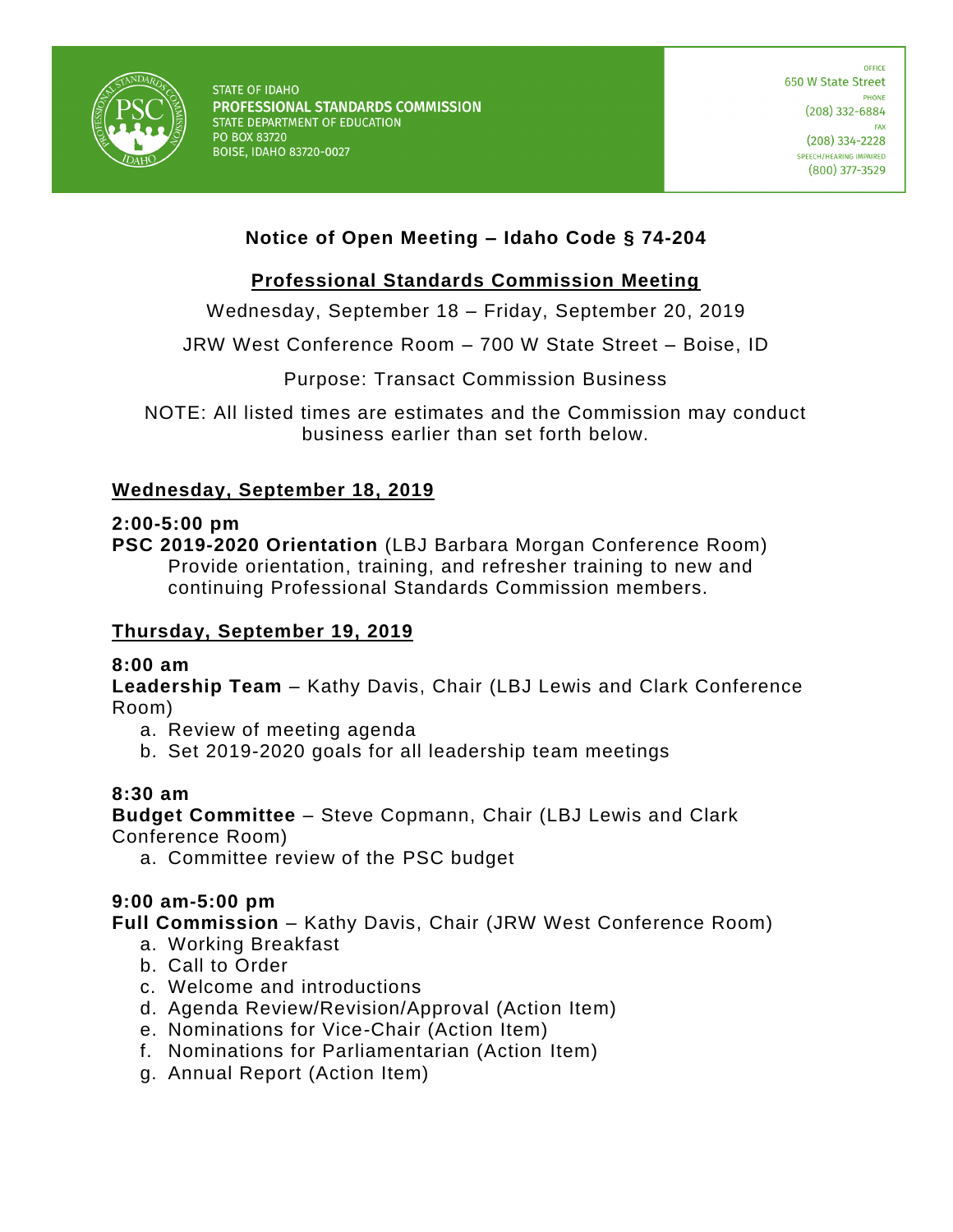- h. Professional Standards Commission Procedures Manual Revisions (Action Item)
- i. Working Plan

**State Department of Education/Task Force Report** –Marilyn Whitney, Deputy Superintendent - Communications and Policy

**Executive Session (74-206)(1)(d) and (f)** – Communications with legal counsel to discuss the legal ramifications of and legal options for pending litigation, or controversies not yet being litigated but imminently likely to be litigated and consideration of records that are exempt from disclosure as provided in Chapter 1, Title 74, of the Idaho Code. Specifically, records exempt under § 74-104(1). (Action Item)

a. Upon conclusion of executive session, the Commission will resume normal business in open session.

**Consideration of Report and Cure:** Notice of Alleged Violation of the Idaho Open Meetings Law with Opportunity to Cure and Recommendations from the Office of the Attorney General (Action Item)

**Consideration of Final Orders/Stipulation Adoptions** – Robert Berry or Brian Church, Deputy Attorney General (Action Item) a. Case 21902, 21905, 21909, 21914, 21916

**Individual Commission Member Reports** – Full Commission

**Working Lunch** – pick up from Lisa's office, LBJ 2<sup>nd</sup> Floor

## **Committee Work**

- a. *Standards Committee* Jennifer Snow, Chair (LBJ Canyon Conference Room)
	- 1. *Idaho Standards for Initial Certification of Professional School Personnel* Overview
	- 2. EPP Reviews (Action Item)
		- i. American Board for Certification of Teacher Excellence Full State Report and Rejoinder
	- 3. New Program Proposals (Action Items)
		- i. U of I Theater
		- ii. ISU FCS 30 credit
		- iii. ISU Deaf/Hard of Hearing
	- 4. Standards Reviews Revision Approvals (Action Items)
		- i. Communications, Journalism, Speech and Debate
		- ii. Computer Science
		- iii. Engineering
	- 5. Educator Preparation Program Review Manual Revisions (Action Item)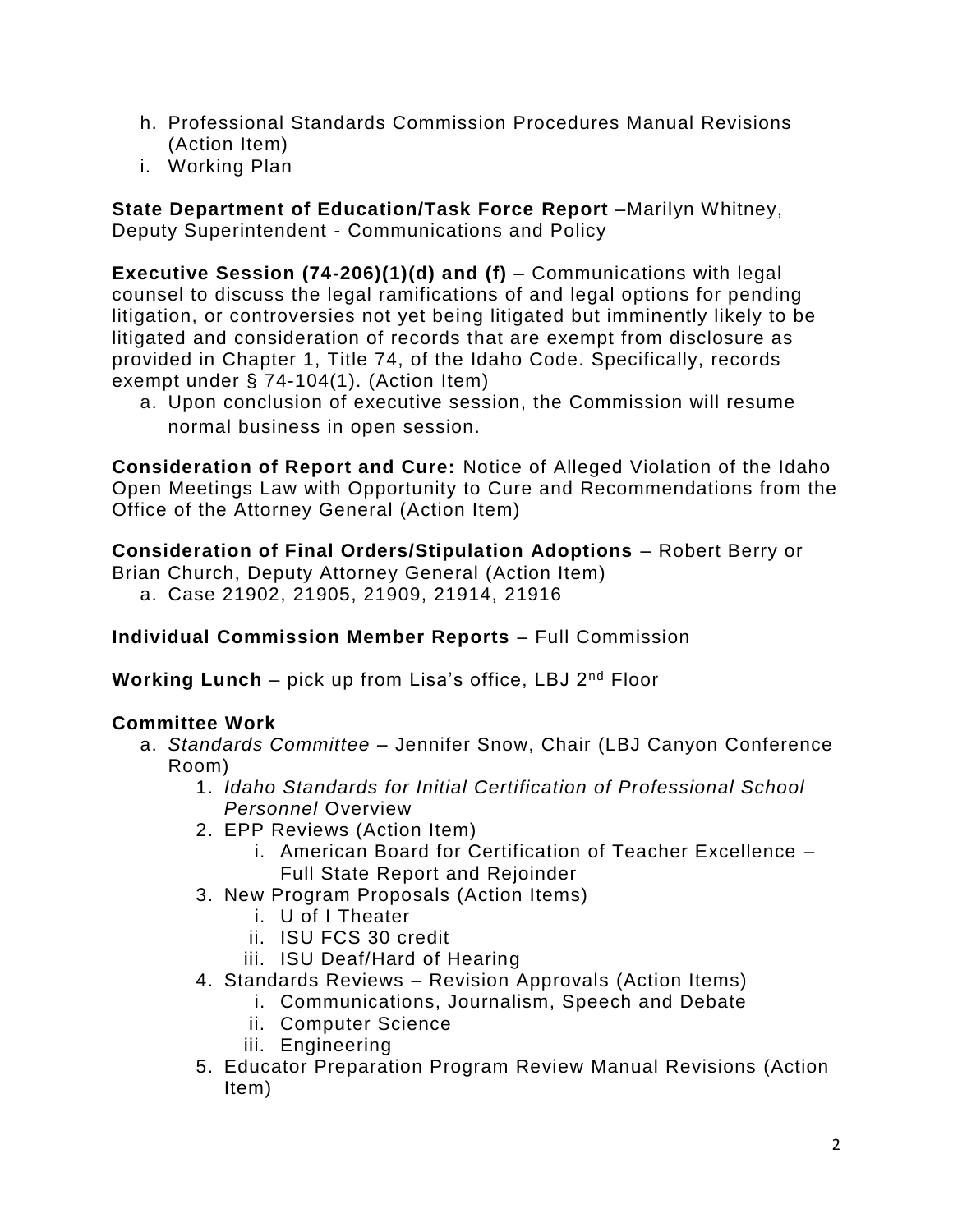- b. *Authorizations*  Elisa Saffle, Chair (LBJ Executive Conference Room)
	- 1. The committee will review the Emergency Provisional Certificate Considerations and Recommendations Document for guidance on processing and reviewing provisional applications.
	- 2. Review and consider alternative authorizations to teach, administrate, or provide pupil services for the 2019-20 school year. Applications considered will have all required components and be received by the certification department by August 29, 2019. (Action Item)
	- 3. Review and consider emergency provisional applications to teach, administrate, or provide pupil services for the 2019-20 school year. Applications considered will have all required components and be received by the certification department by August 29, 2019. (Action Item)
- c. *Executive* Kathy Davis, Chair (LBJ Lewis and Clark Conference Room)
	- 1. The Executive Committee will meet to consider whether probable cause exists in ethics cases presented to it and review any counteroffers proposed to it in the following case numbers (Action Items)
		- i. Case 21905, 21912, 21914, 21917, 21918, 21919, 21920, 21921, 21922, 21923, 21924
		- ii. The Executive Committee will enter one or more executive sessions, with each session concerning one or more of the cases listed above, to consider records that are exempt from disclosure as provided in Chapter 1, Title 74, of the Idaho Code. Specifically, records exempt under § 74- 106(9). (Action Items). Upon conclusion of executive session, the Commission will resume normal business in open session.

## **Friday, September 20, 2019**

## **8:00 am**

**Full Commission** – Kathy Davis, Chair (JRW West Conference Room)

- a. Morning Refreshments
- b. Travel Reimbursements and Accounting Paperwork Bobbi Simmons, PSC Secretary and Andrea Capdeville, SDE Financial Specialist
- c. Approval of June 20-21, 2019 PSC Meeting Minutes (Action Item)
- d. Vice Chair and Parliamentarian Election (Action Item)
- e. Professional Standards Commission Procedures Manual Revisions (Action Item)

## **Administrative Report** – Lisa Colón Durham, PSC Administrator

a. Orientation Summary